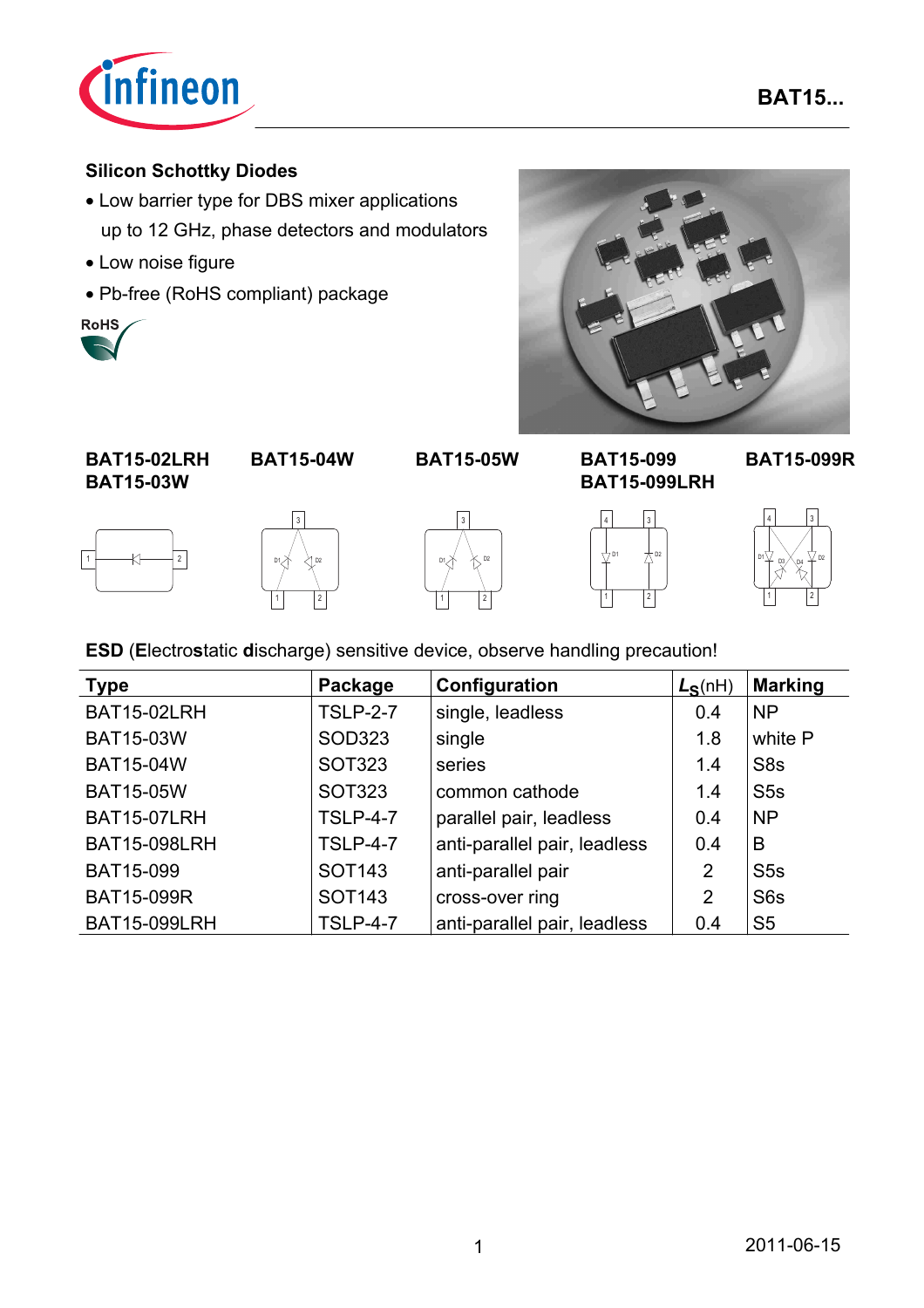

| <b>Maximum Ratings</b> at $T_A$ = 25°C, unless otherwise specified |  |
|--------------------------------------------------------------------|--|
|--------------------------------------------------------------------|--|

| <b>Parameter</b>                     | <b>Symbol</b>       | <b>Value</b> | <b>Unit</b> |
|--------------------------------------|---------------------|--------------|-------------|
| Diode reverse voltage                | $V_{\mathsf{R}}$    | 4            | V           |
| Forward current                      | l <sub>E</sub>      | 110          | mA          |
| Total power dissipation              | $P_{\text{tot}}$    |              | mW          |
| BAT15-02LRH, -099LRH $T_S \le 76$ °C |                     | 100          |             |
| BAT15-03W, $T_S \le 70$ °C           |                     | 100          |             |
| BAT15-04W, $T_S \le 68$ °C           |                     | 100          |             |
| BAT15-05W, $T_S \le 65$ °C           |                     | 100          |             |
| BAT15-099, $T_S \leq 48$ °C          |                     | 100          |             |
| BAT15-099R, $T_S \leq 67$ °C         |                     | 100          |             |
| Junction temperature                 |                     | 150          | $^{\circ}C$ |
| Operating temperature range          | $T_{op}$            | $-55150$     |             |
| Storage temperature                  | $\tau_{\text{sta}}$ | $-55150$     |             |

### **Thermal Resistance**

| <b>Symbol</b> | <b>Value</b> | <b>Unit</b> |
|---------------|--------------|-------------|
| $R_{thJS}$    |              | K/W         |
|               | $\leq 780$   |             |
|               | $\leq 795$   |             |
|               | $\leq 820$   |             |
|               | $\leq 850$   |             |
|               | $≤ 1020$     |             |
|               | $\leq 830$   |             |
|               |              |             |

1For calculation of *R*thJA please refer to Application Note Thermal Resistance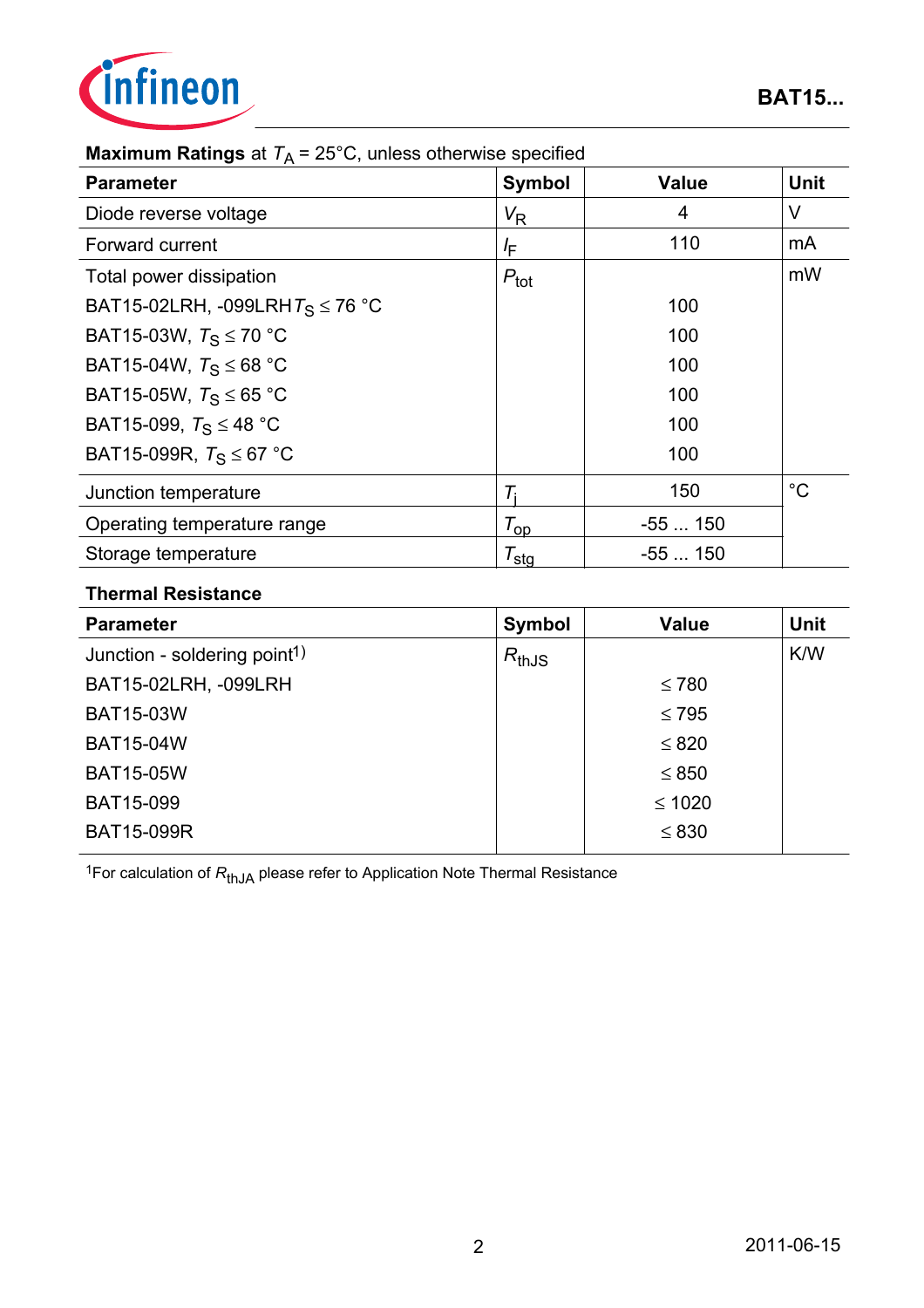

| <b>Parameter</b>                          | <b>Symbol</b>    | <b>Values</b> |      |      | <b>Unit</b> |
|-------------------------------------------|------------------|---------------|------|------|-------------|
|                                           |                  | min.          | typ. | max. |             |
| <b>DC Characteristics</b>                 |                  |               |      |      |             |
| Breakdown voltage                         | $V_{(BR)}$       | 4             |      |      | $\vee$      |
| $I_{(BR)}$ = 100 µA                       |                  |               |      |      |             |
| Forward voltage                           | $V_F$            |               |      |      |             |
| $I_F = 1$ mA                              |                  | 0.16          | 0.23 | 0.32 |             |
| $I_F = 10 \text{ mA}$                     |                  | 0.25          | 0.32 | 0.41 |             |
| Forward voltage matching <sup>1)</sup>    | $\Delta V_F$     |               |      | 20   | mV          |
| $I_F$ = 10 mA                             |                  |               |      |      |             |
| <b>AC Characteristics</b>                 |                  |               |      |      |             |
| Diode capacitance                         | $C_T$            |               |      |      | pF          |
| $V_R$ = 0 V, $f$ = 1 MHz, all other types |                  |               |      | 0.35 |             |
| $V_R$ = 0 V, $f$ = 1 MHz, BAT15-099R      |                  |               |      | 0.5  |             |
| Differential forward resistance           | $R_{\mathsf{F}}$ |               | 5.5  |      | $\Omega$    |
| $I_F$ = 10 mA / 50 mA                     |                  |               |      |      |             |

## **Electrical Characteristics** at  $T_A = 25^{\circ}$ C, unless otherwise specified

 $1\Delta V_F$  is the difference between lowest and highest  $V_F$  in a multiple diode component.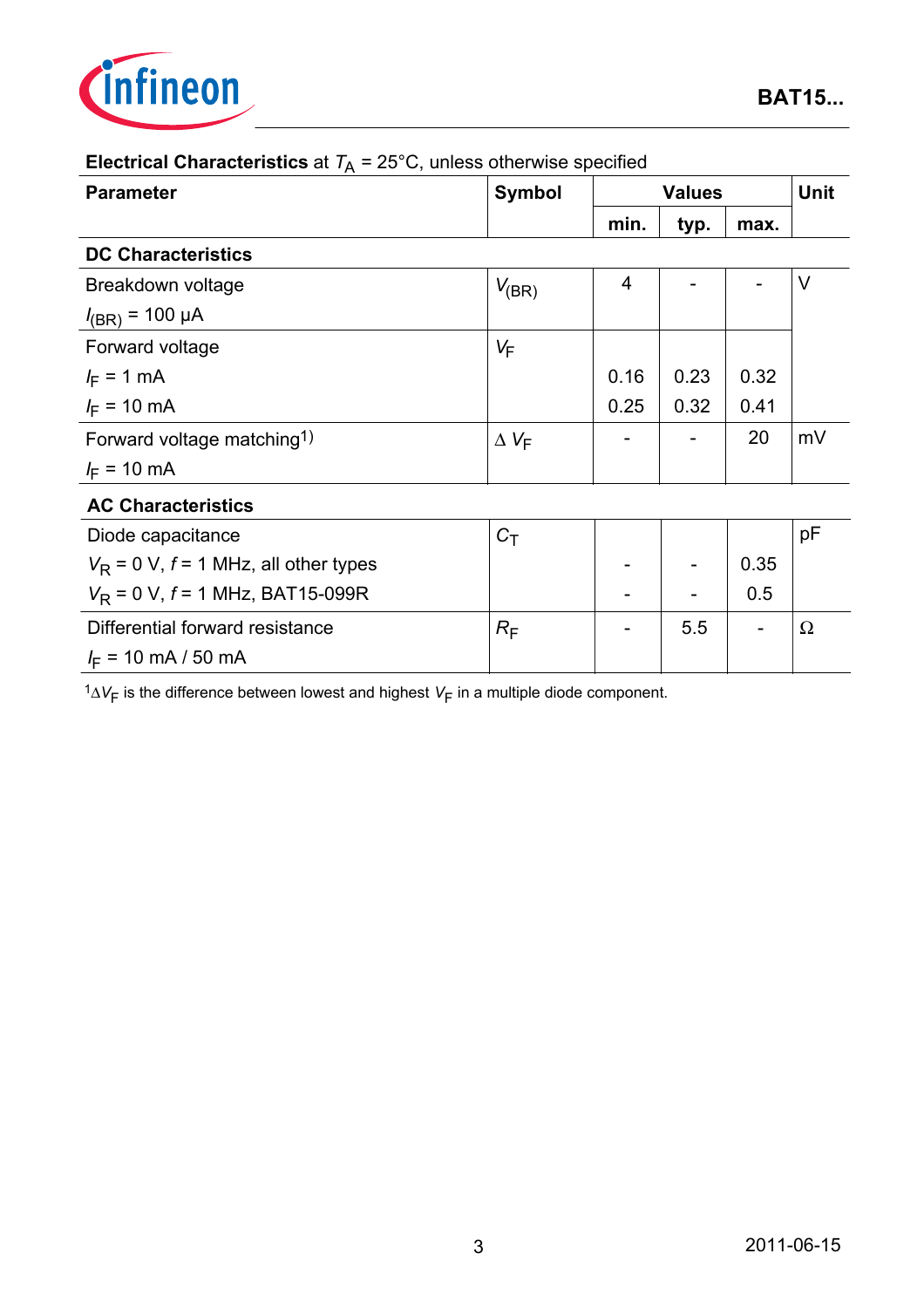

# **Diode capacitance**  $C_T = f(V_R)$

 $f = 1$ MHz



**Reverse current**  $I_R = f(V_R)$ 

*T*A = Parameter



## **Forward current**  $I_F = f(V_F)$

*T*A = Parameter



**Forward current**  $I_F = f(T_S)$ BAT15-02LRH, BAT15-099LRH

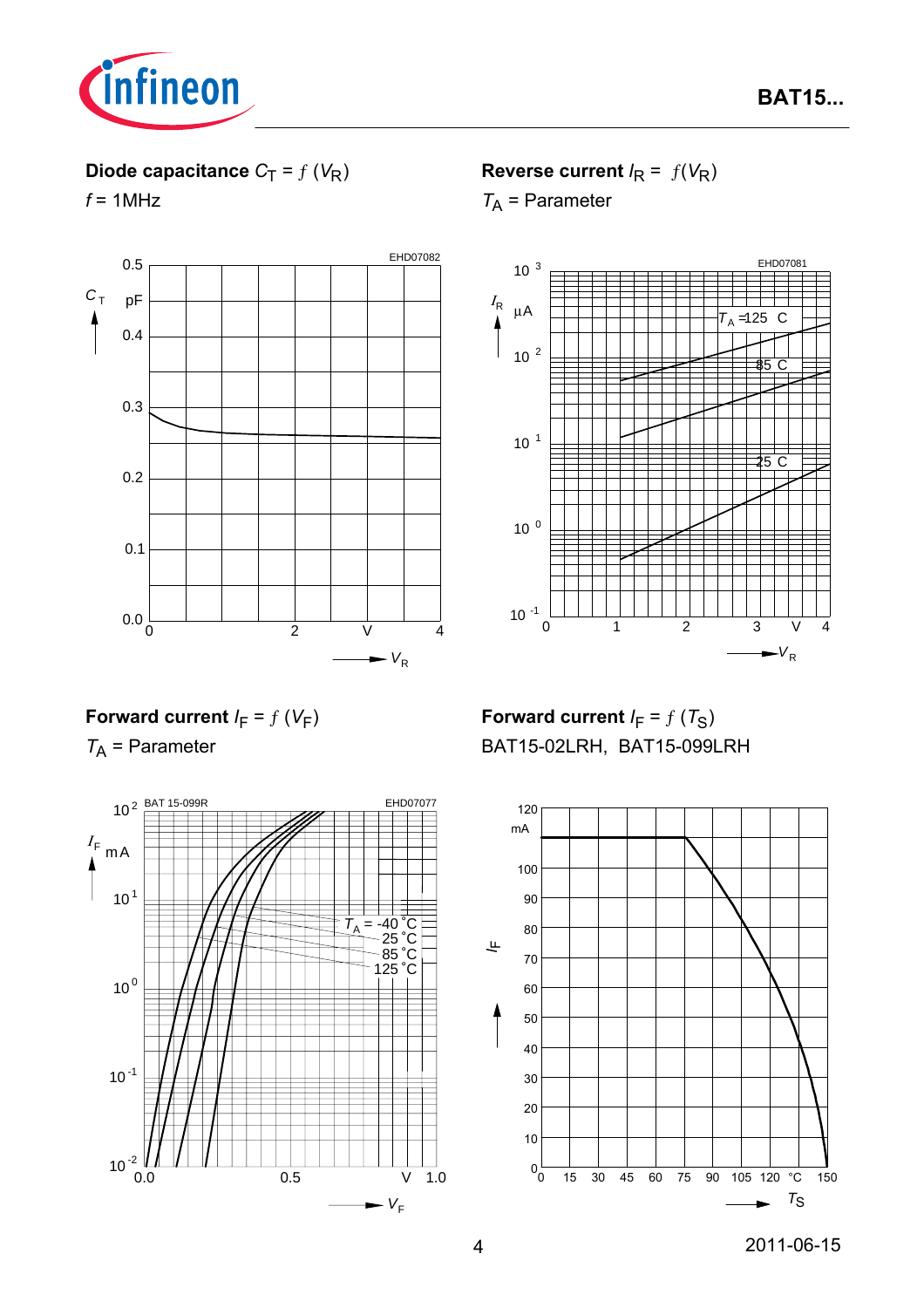

**Forward current**  $I_F = f(T_S)$ 

BAT15-03W



**Forward current**  $I_F = f(T_S)$ 

BAT15-04W



**Forward current**  $I_F = f(T_S)$ BAT15-05W



**Forward current**  $I_F = f(T_S)$ BAT15-099

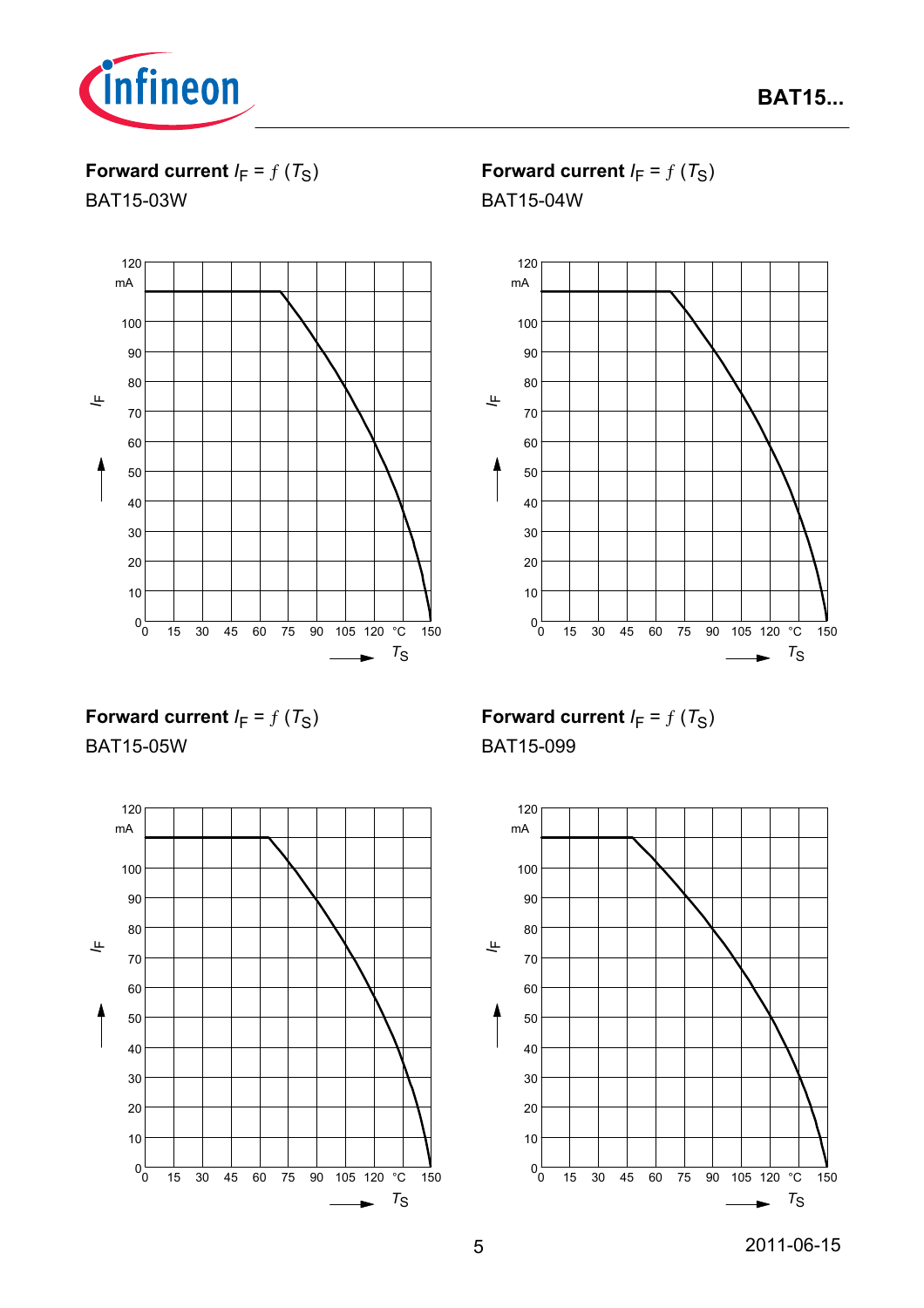

## **BAT15...**

### **Forward current**  $I_F = f(T_S)$

BAT15-099R



**Permissible Puls Load**  $R_{th,JS} = f(t_p)$ BAT15-02LRH, BAT15-099LRH



### **Permissible Pulse Load**

 $I_{\text{Fmax}}/I_{\text{FDC}} = f(t_p)$  BAT15-02LRH, BAT15-099LRH

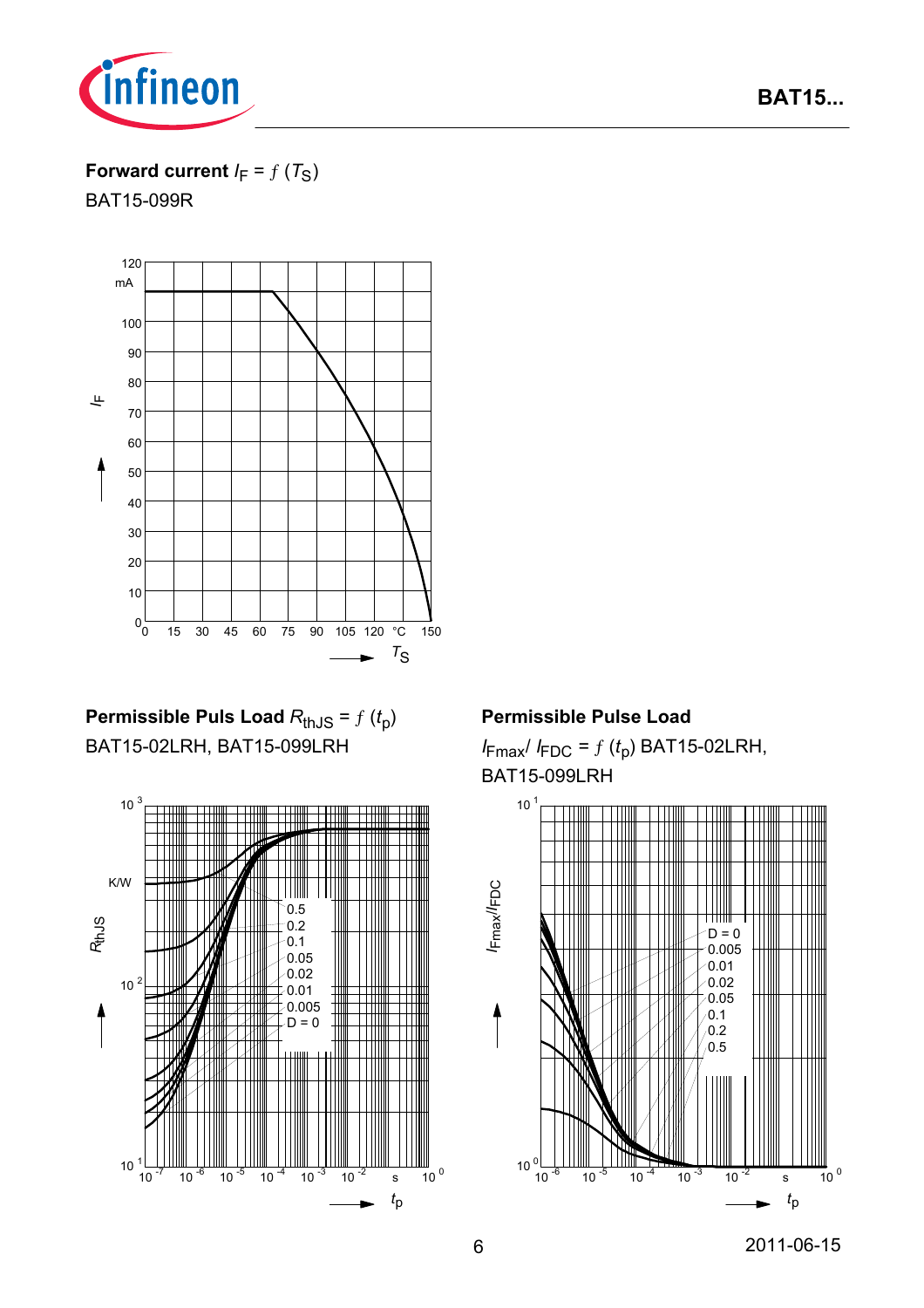

BAT15-03W



## **Permissible Puls Load**  $R_{th,JS} = f(t_0)$ BAT15-04W



### **Permissible Pulse Load**

 $I_{\text{Fmax}}/I_{\text{FDC}} = f(t_p)$ BAT15-03W



### **Permissible Pulse Load**

 $I_{\text{Fmax}}/I_{\text{FDC}} = f(t_p)$ BAT15-04W



# **BAT15...**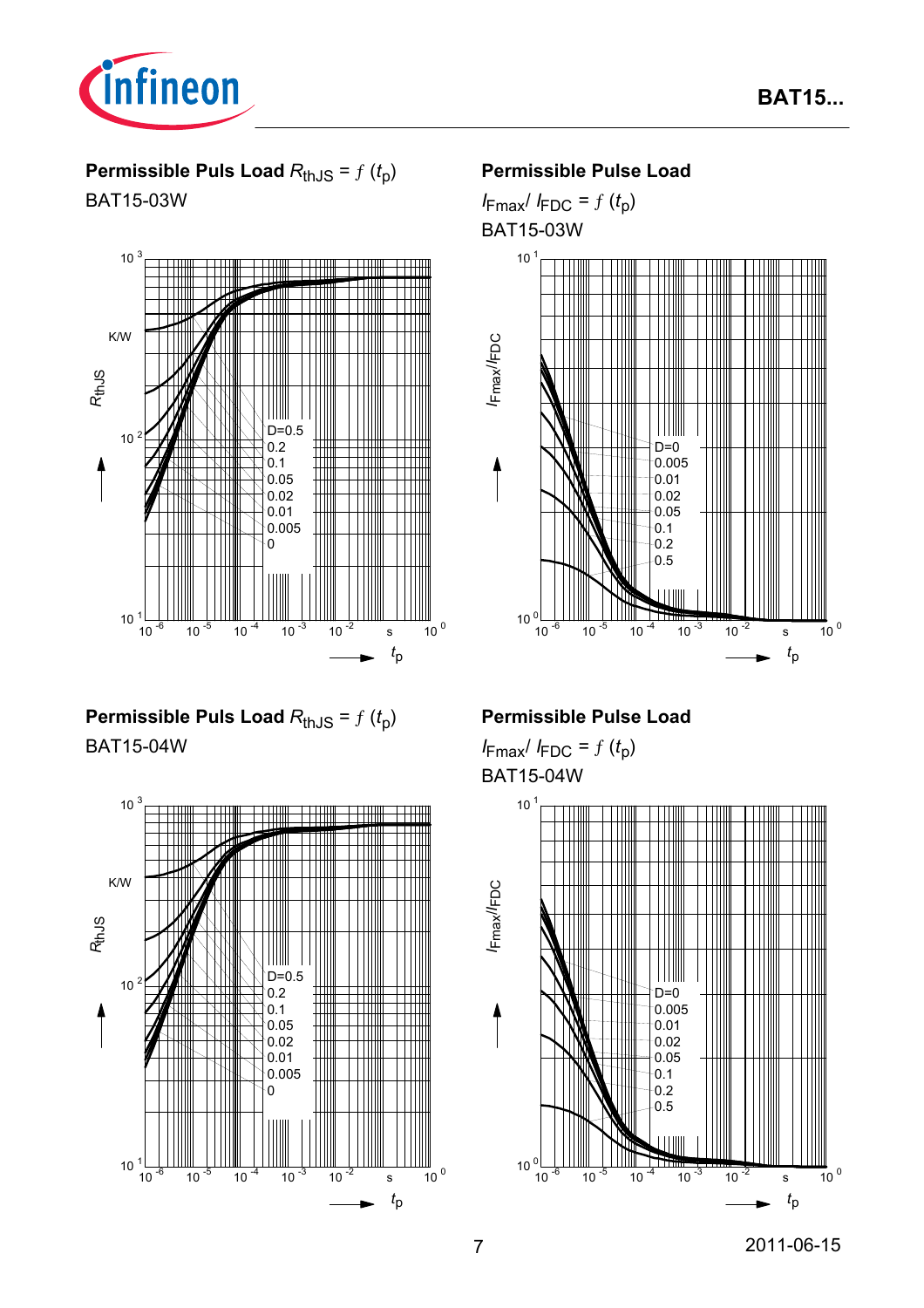

BAT15-05W



# **Permissible Puls Load**  $R_{th,JS} = f(t_0)$ BAT15-099



### **Permissible Pulse Load**

 $I_{\text{Fmax}}/I_{\text{FDC}} = f(t_p)$ BAT15-05W



### **Permissible Pulse Load**

 $I_{\text{Fmax}}/I_{\text{FDC}} = f(t_p)$ BAT15-099

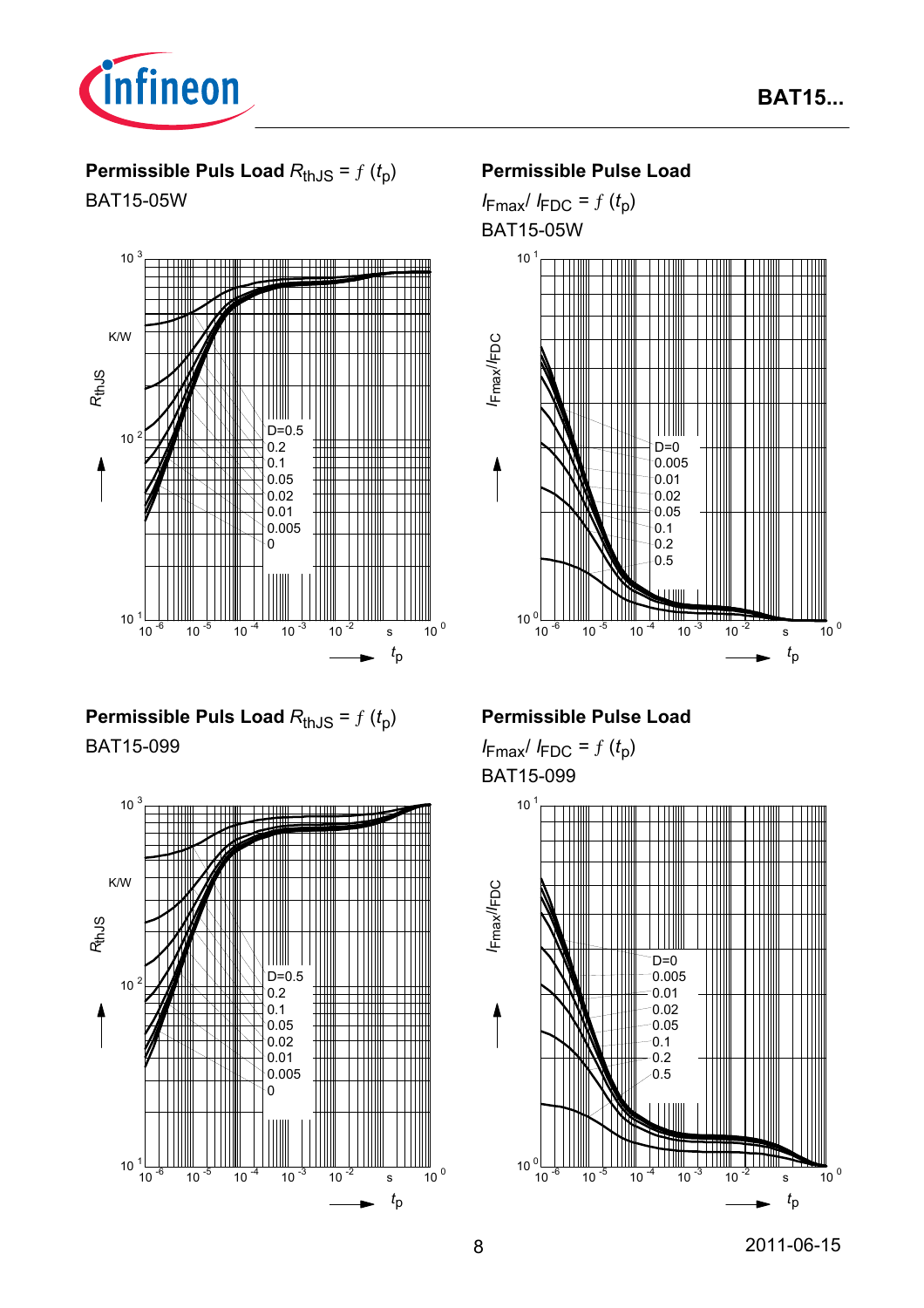

# **Permissible Puls Load**  $R_{th,JS} = f(t_p)$

BAT15-099R



### **Permissible Pulse Load**

 $I_{\text{Fmax}}/I_{\text{FDC}} = f(t_p)$ BAT15-099R

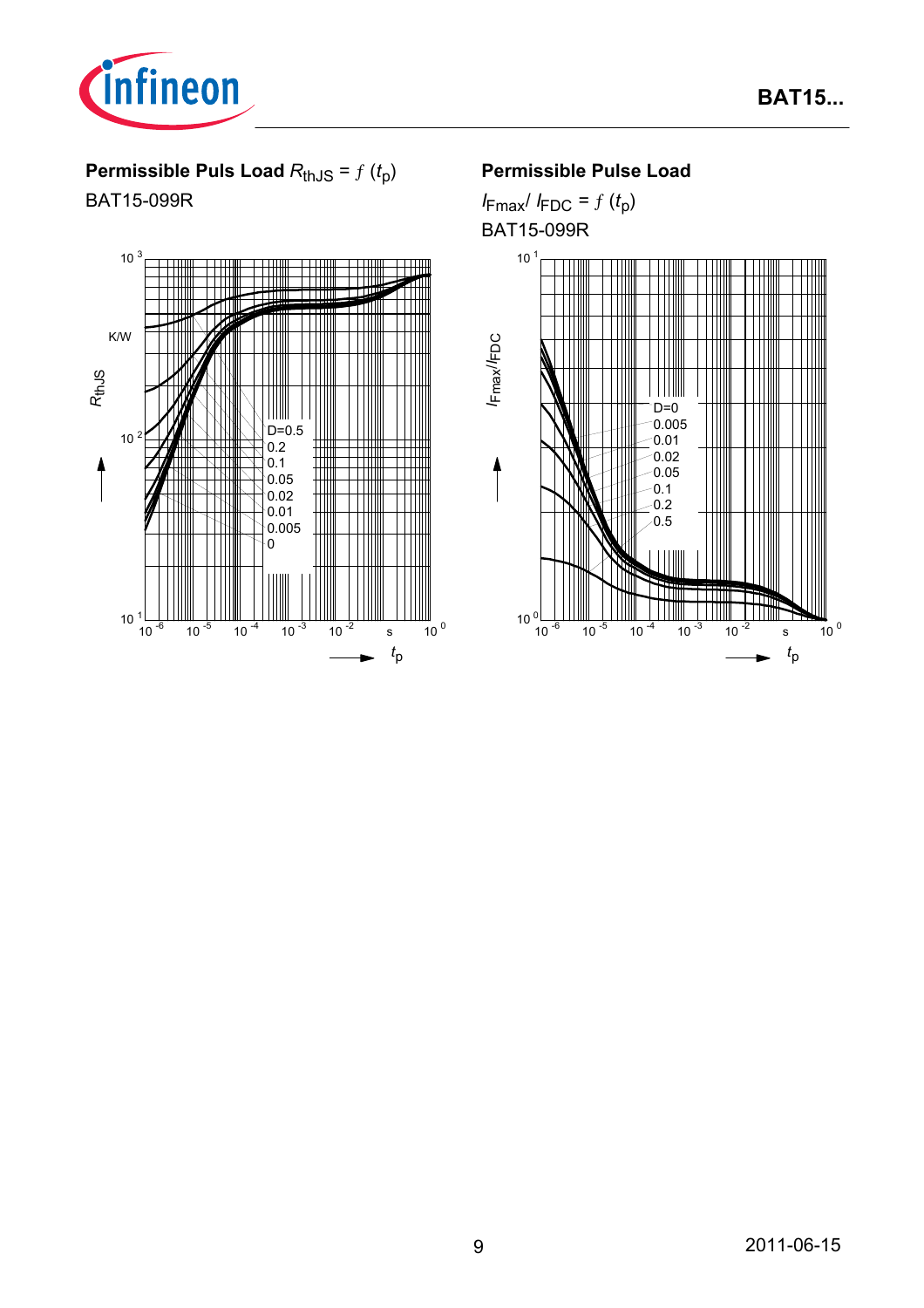

# *S***11-Parameters for BAT15-099**

| f              | $l = 0.02$ mA  |            |            | $l = 0.05$ mA | $l = 0.1$ mA |            |            | $l = 0.2$ mA | $l = 0.5$ mA |            |
|----------------|----------------|------------|------------|---------------|--------------|------------|------------|--------------|--------------|------------|
|                | <b>GHZ MAG</b> | <b>ANG</b> | <b>MAG</b> | <b>ANG</b>    | <b>MAG</b>   | <b>ANG</b> | <b>MAG</b> | <b>ANG</b>   | <b>MAG</b>   | <b>ANG</b> |
|                |                |            |            |               |              |            |            |              |              |            |
| $\mathbf{1}$   | 0.94           | $-16.4$    | 0.84       | $-16.6$       | 0.77         | $-16.4$    | 0.59       | $-17.2$      | 0.19         | $-16.7$    |
| 2              | 0.93           | $-33.8$    | 0.88       | $-33.8$       | 0.77         | $-34.5$    | 0.58       | $-35.2$      | 0.15         | $-36.1$    |
| $\mathbf{3}$   | 0.92           | $-53.8$    | 0.86       | $-54.5$       | 0.75         | $-54.1$    | 0.58       | $-56.1$      | 0.13         | $-64.8$    |
| 4              | 0.91           | $-74.3$    | 0.84       | $-75.3$       | 0.72         | $-76.4$    | 0.51       | $-78.4$      | 0.11         | $-104.8$   |
| 5              | 0.91           | $-96.6$    | 0.84       | $-97.6$       | 0.72         | $-99.1$    | 0.53       | $-102.3$     | 0.15         | $-135.7$   |
| 6              | 0.91           | $-115.4$   | 0.84       | $-116.7$      | 0.73         | $-118.7$   | 0.53       | $-122.9$     | 0.18         | $-160.9$   |
| $\overline{7}$ | 0.91           | $-131$     | 0.84       | $-132.3$      | 0.73         | $-134.1$   | 0.54       | $-138.1$     | 0.2          | $-168.8$   |
| 8              | 0.91           | $-143$     | 0.84       | $-144.5$      | 0.73         | $-146.8$   | 0.55       | $-150.5$     | 0.81         | 179.4      |
| 9              | 0.91           | $-155.6$   | 0.83       | $-150.2$      | 0.71         | $-159.7$   | 0.53       | $-163.9$     | 0.18         | 179.4      |
| 10             | 0.9            | $-167.3$   | 0.83       | $-169.7$      | 0.71         | $-178.8$   | 0.51       | $-175.8$     | 0.14         | 151.2      |
| 11             | 0.89           | 175.5      | 0.8        | 172.6         | 0.7          | 170        | 0.45       | 164.9        | 0.09         | 105.5      |
| 12             | 0.88           | 175.5      | 0.76       | 146.5         | 0.62         | 142.8      | 0.39       | 134.2        | 0.14         | 43.6       |

*S***11** *=* **(***f, I***)** BAT15-099

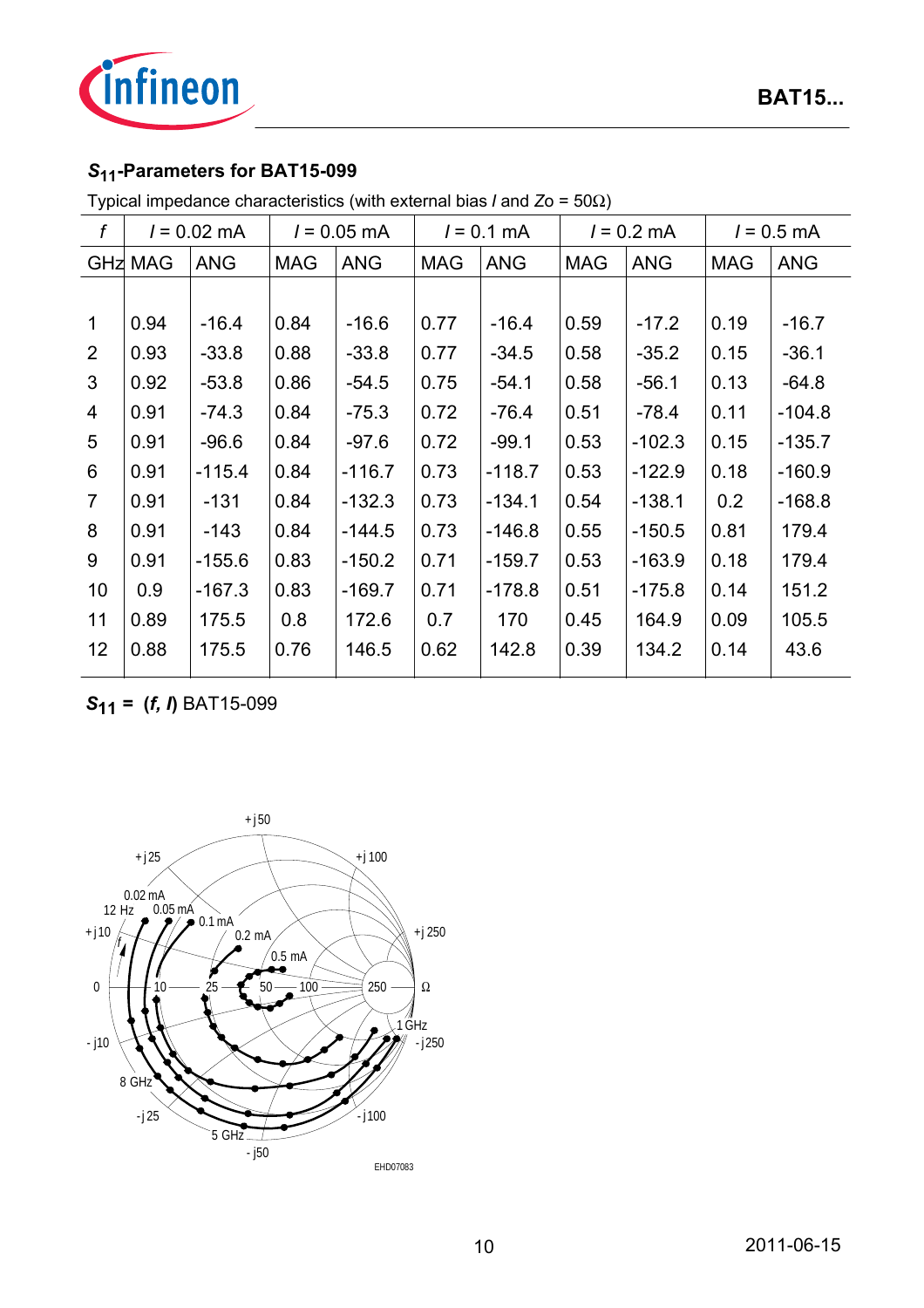

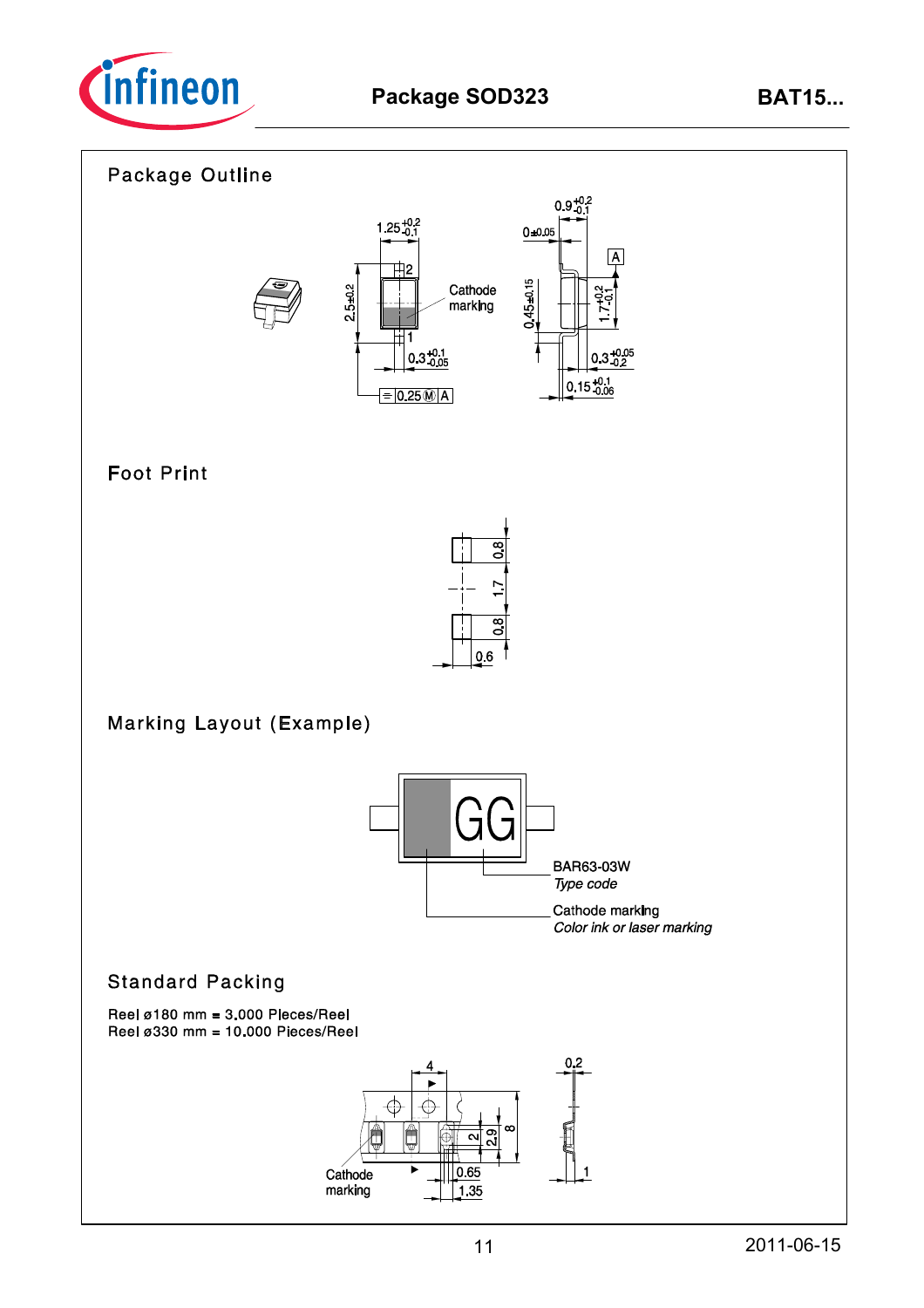

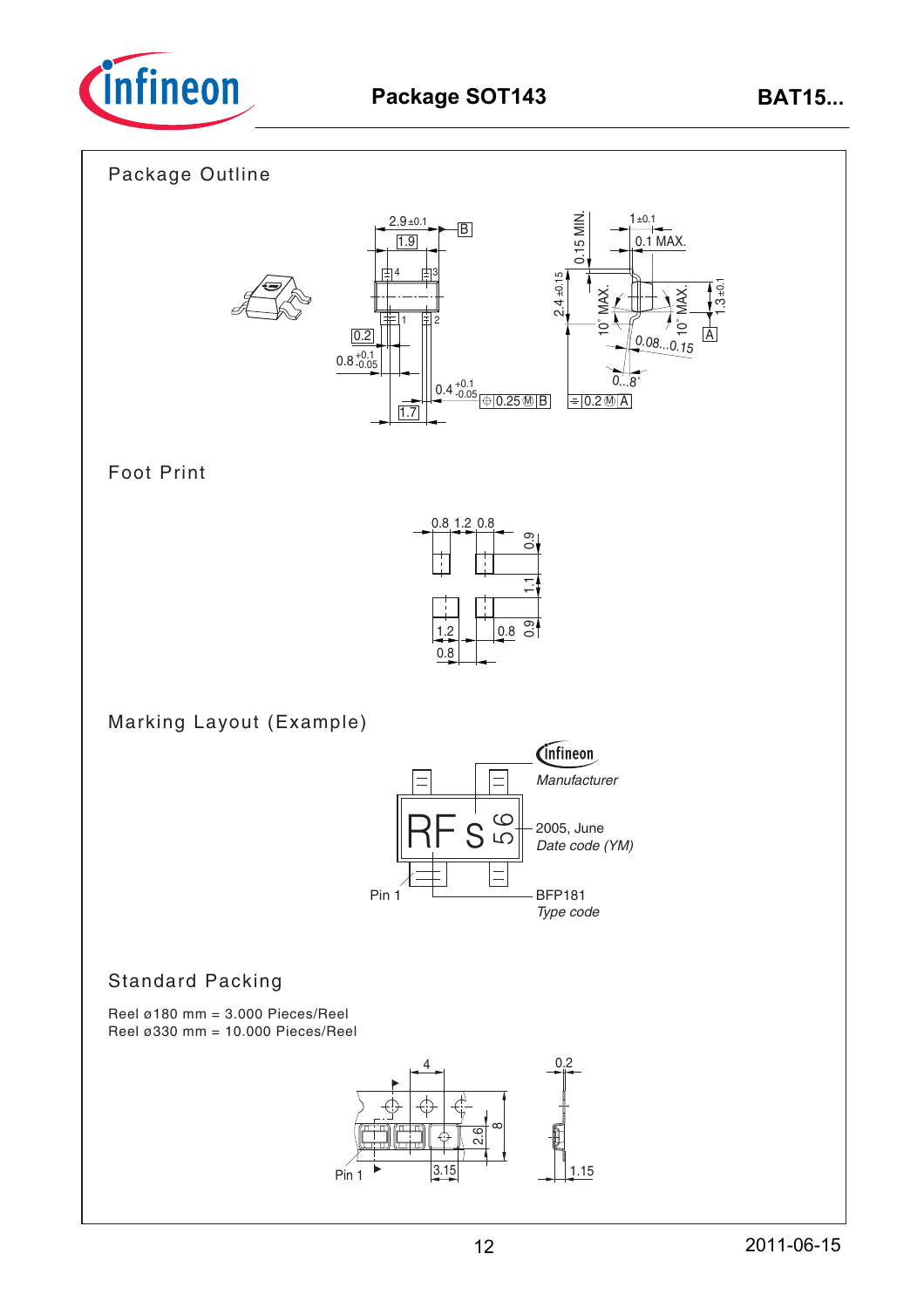

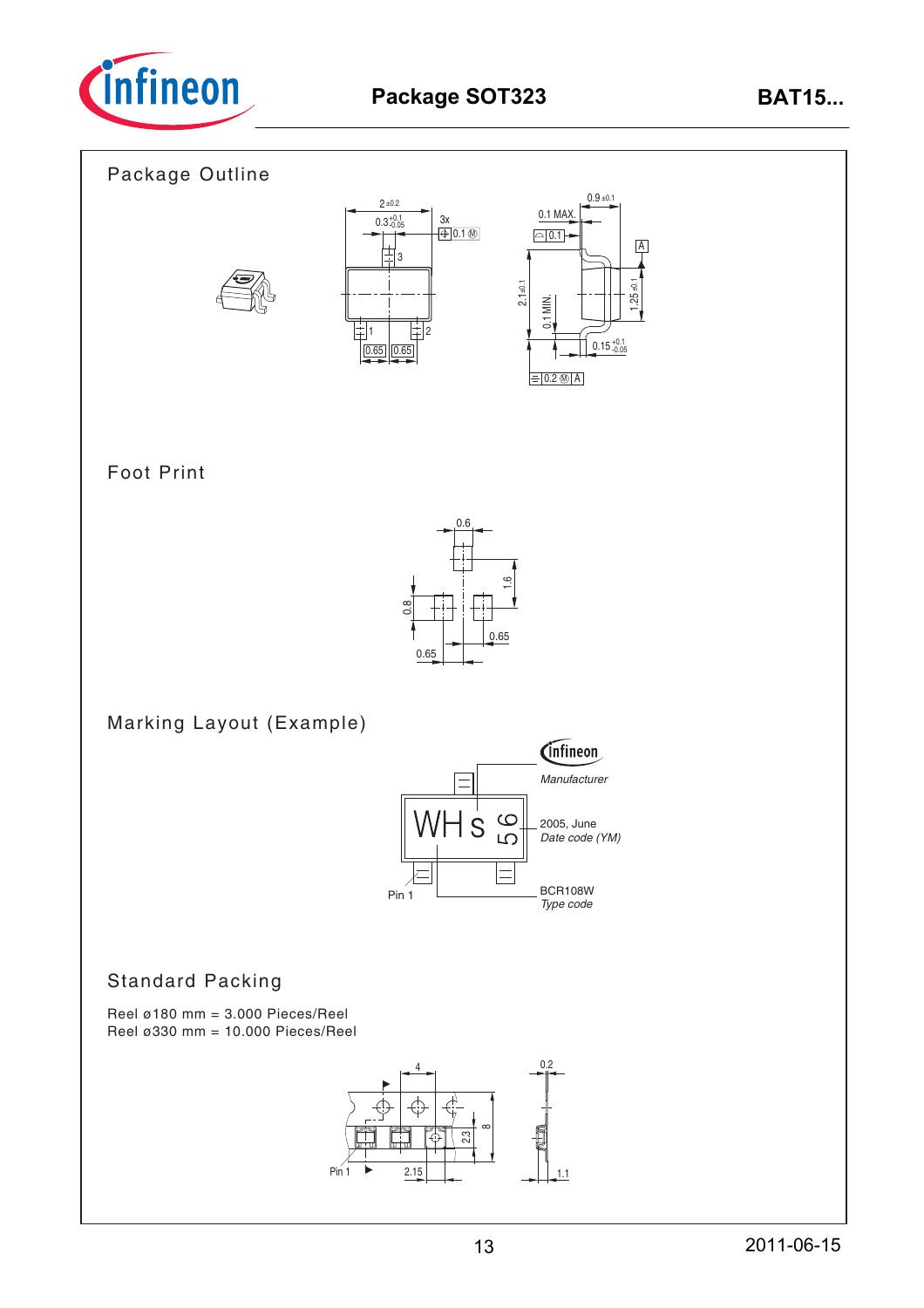

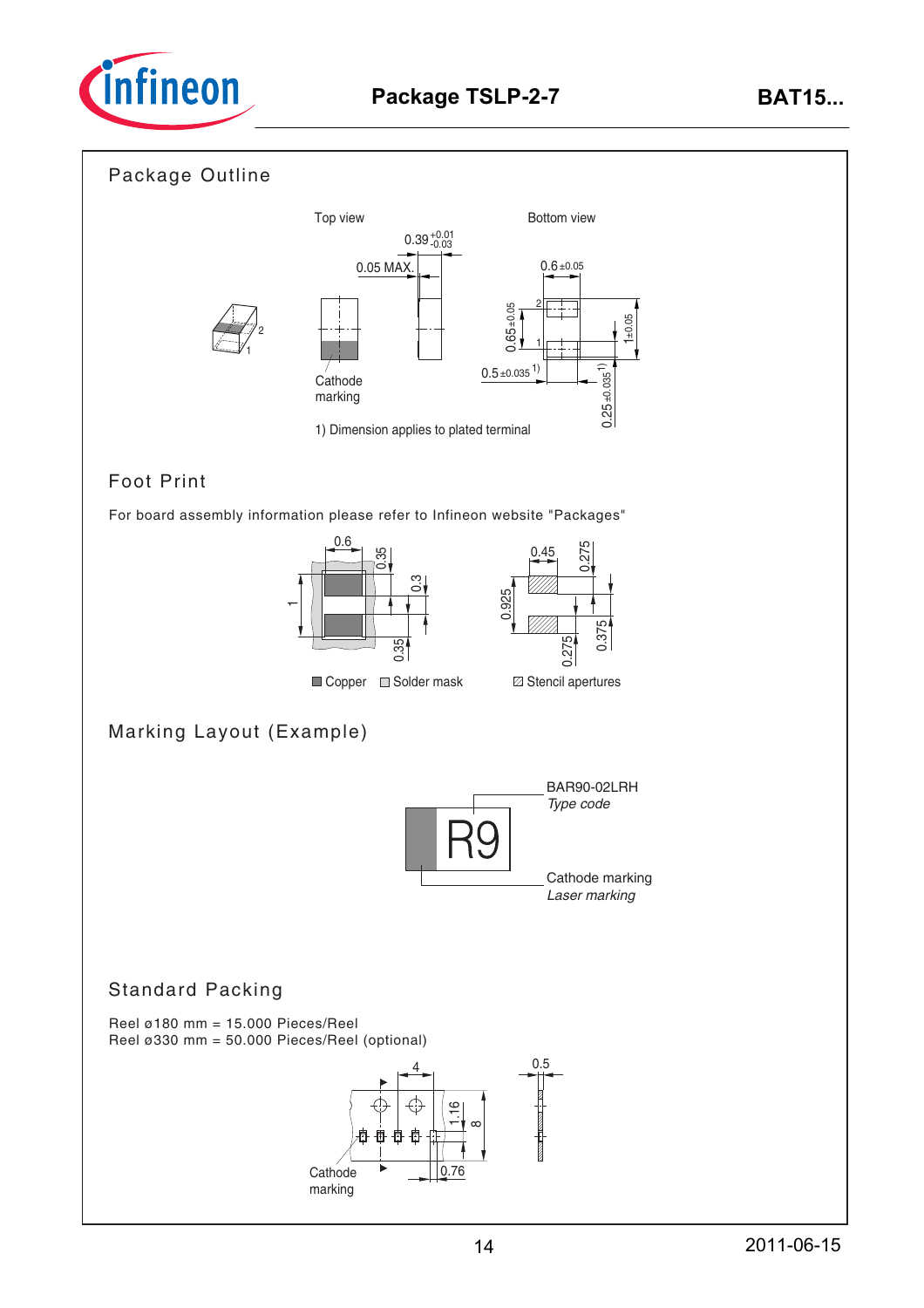